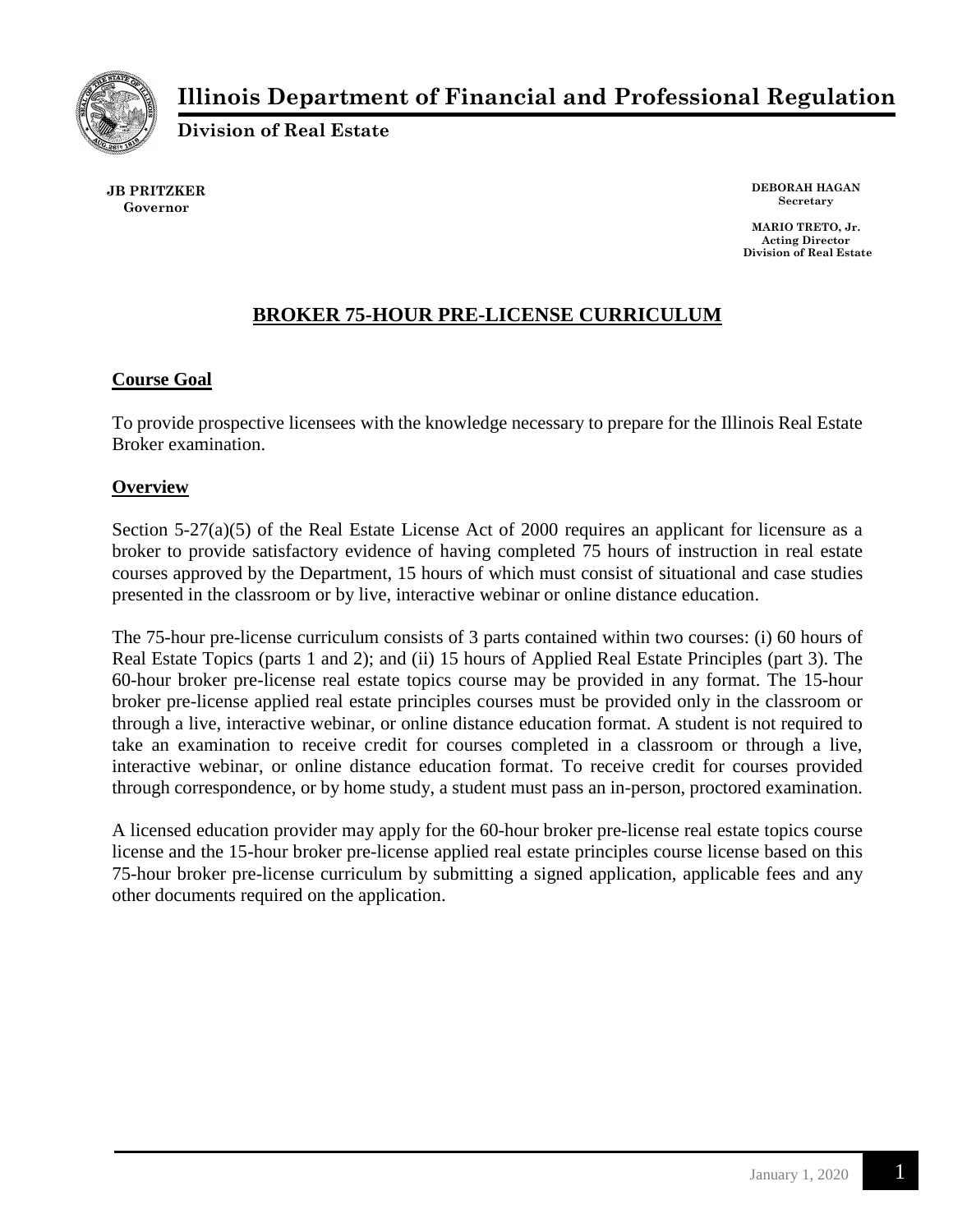## **30 Hours - Introduction to Real Estate (Part 1)**

#### **License Law - 30 Minutes.**

- 1. History and Purpose
- 2. Licensure Requirements
- 3. Real Estate License Act, Rules and Regulations

#### **Real Property - 4.5 Hours**

- 1. Land Characteristics
	- a. Land Measurement
	- b. Mineral, Air, and Water Rights
	- c. Measuring Structures and Room Count
- 2. Legal Descriptions
	- a. Metes and Bound / Lots and Block / Governmental Surveys
- 3. Encumbrances
	- a. Liens
	- b. Easements
	- c. Encroachments
	- d. Title Encumbrances
- 4. Ownership Types
	- a. Severalty
	- b. Types of Co-Ownership
	- c. Common-Interest Ownership
	- d. Life Estate Ownership
- 5. Land Use Controls
	- a. Government Controls
		- i. Zoning
		- ii. Special Land Types
		- iii. Environmental Hazard Regulations and Disclosures
	- b. Private Controls
		- i. Deed Conditions or Restrictions
		- ii. Covenants, Conditions and Restrictions
		- iii. Homeowners Association Regulations
- 6. Material Defects and Disclosures
- 7. Personal Property / Fixtures

#### **Federal Laws - 3 Hours**

- 1. Fair Housing and Americans with Disabilities Act (ADA)
- 2. Antitrust
- 3. Disclosures

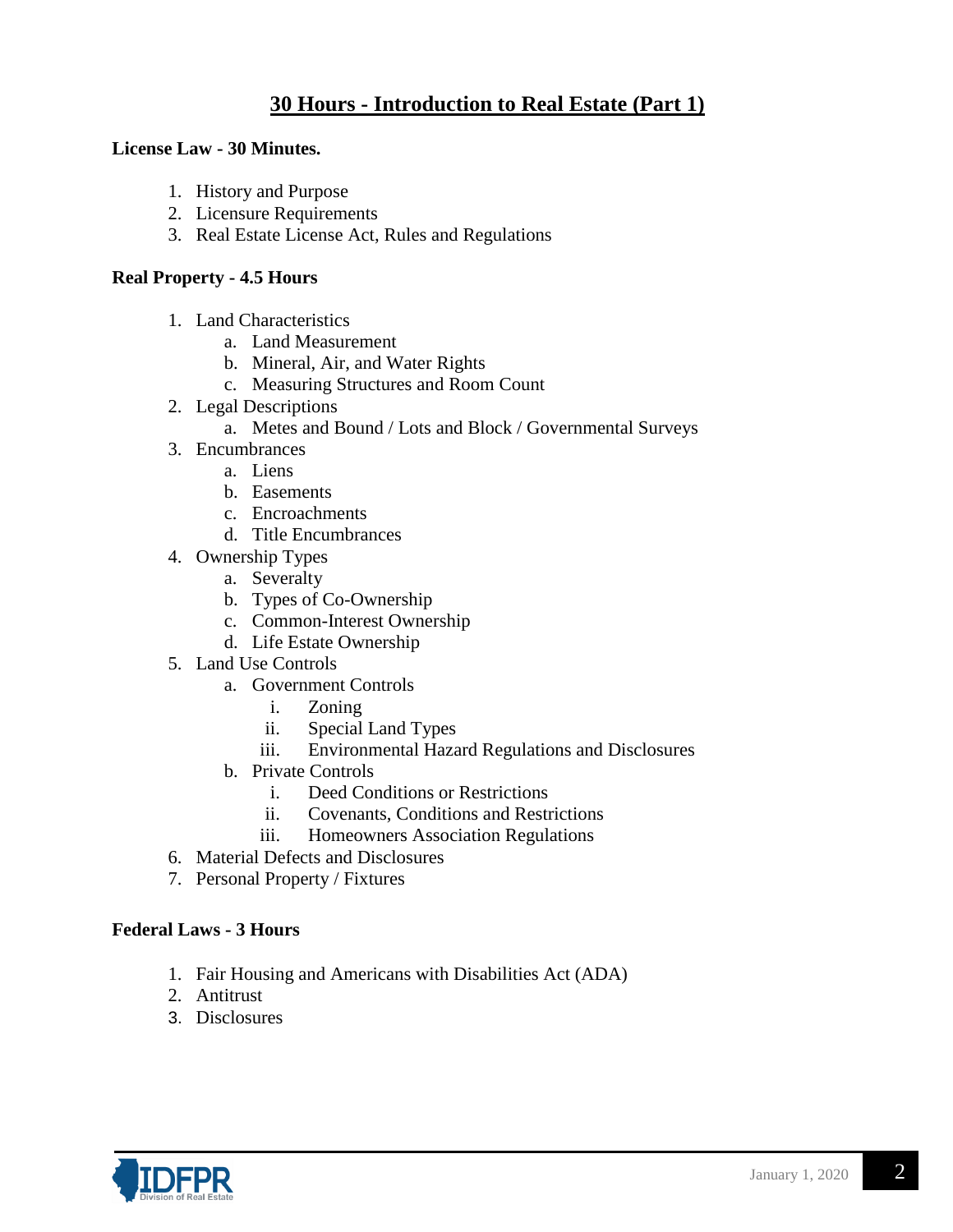#### **Structure of Agency - 6 Hours**

- 1. Agency Relationships
	- a. Designated Agency
	- b. Single Agency
	- c. Dual Agency
	- d. No Agency
- 2. Client vs Customer
	- a. Statutory Responsibilities
	- b. Confidentiality Requirements
	- c. Required Disclosures
	- d. Latent Defects / Stigmatized Properties
	- e. Disclosure of Ownership Interest or Conflicts of Interest

#### **Seller Relationships and Counseling - 9 Hours**

- 1. Agency Disclosure
- 2. Duties to Seller Clients
- 3. Dual Agency Consent/Denied
- 4. Listing Appointment
	- 1. Gathering data
	- 2. Proof of Title
	- 3. Qualifying Seller
	- 4. Determining Seller Equity
	- 5. Property Condition
	- 6. Short Sale/Foreclosure
	- 7. Compensation
	- 8. Listing Agreement/Issues
	- 9. Disclosure Forms
- 5. Ongoing Communications
	- a. Oral
	- b. Email
	- c. Text
	- d. Social Media
- 6. Termination of Agency

#### **Buyer Relationships and Counseling - 7 Hours**

- 1. Agency Disclosure
- 2. Buyer Representation
- 3. Dual Agency Consent/Denied
- 4. Buyer Representation
- 5. Qualifying
	- a. Motive
	- b. Urgency
	- c. Financial Qualifications

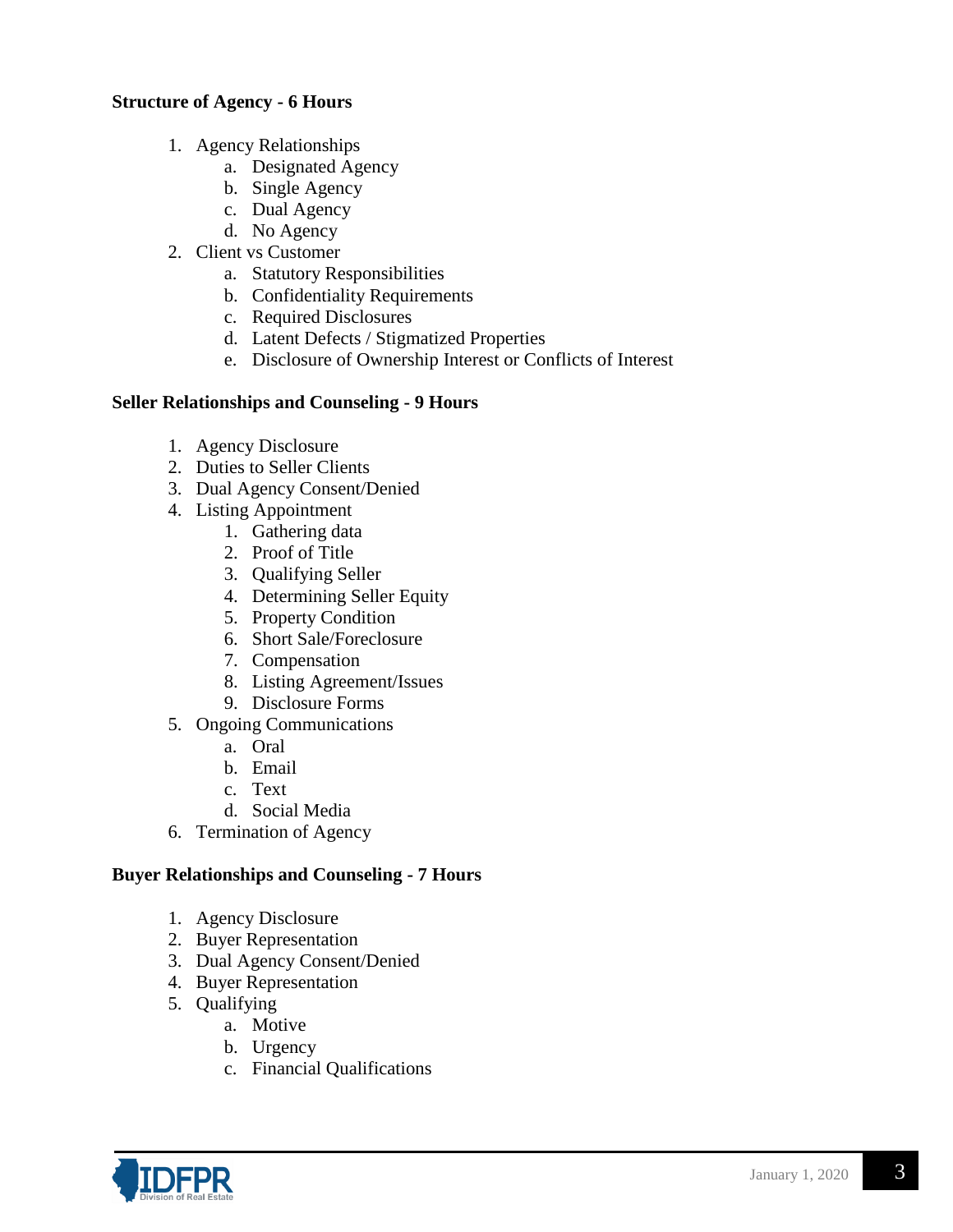- 6. Duties to Buyer Clients
	- a. Statutory & Ethical
	- b. Material Facts Disclosures
	- c. The Buying Process
	- d. Offers of Compensation
- 7. Showing Property Conduct
- 8. Ongoing Communications
	- a. Oral
	- b. Email
	- c. Text
	- d. Social Media
- 9. Termination of Agency

## **30 Hours - State Laws/Transactions (Part 2)**

#### **Illinois Law - 3 Hours**

- 1. Obtaining a Real Estate License in Illinois
- 2. Administration of the License Law
- 3. State and Local Disclosures
- 4. Illinois Human Rights Act
- 5. Unauthorized Practice of Law (Quinlan & Tyson)
- 6. Licensed Activities vs. Unlicensed Activities
- 7. Disciplinary Actions

#### **Advertising and Technology - 2 Hours**

- 1. Advertising and Marketing Practices
	- a. Truth in Advertising
	- b. Fair Housing Issues in Advertising
	- c. Print / Electronic / Social Media Requirements
- 2. Use of Technology
	- a. Do Not Call Registry / Can-Spam Act / Phishing
	- b. Requirements for Confidential Information

#### **Appraisal and Comparative Market Analysis - 3 Hours**

- 1. Appraisal Process
	- a. Purpose and General Steps in the Appraisal Process
	- b. Estimating Value
- 2. Comparative Market Analysis
	- a. Selecting and Adjusting Comparable Properties
	- b. Historical Sales and Expired
	- c. Market Conditions and Value
	- d. Understanding and Communicating Statistics

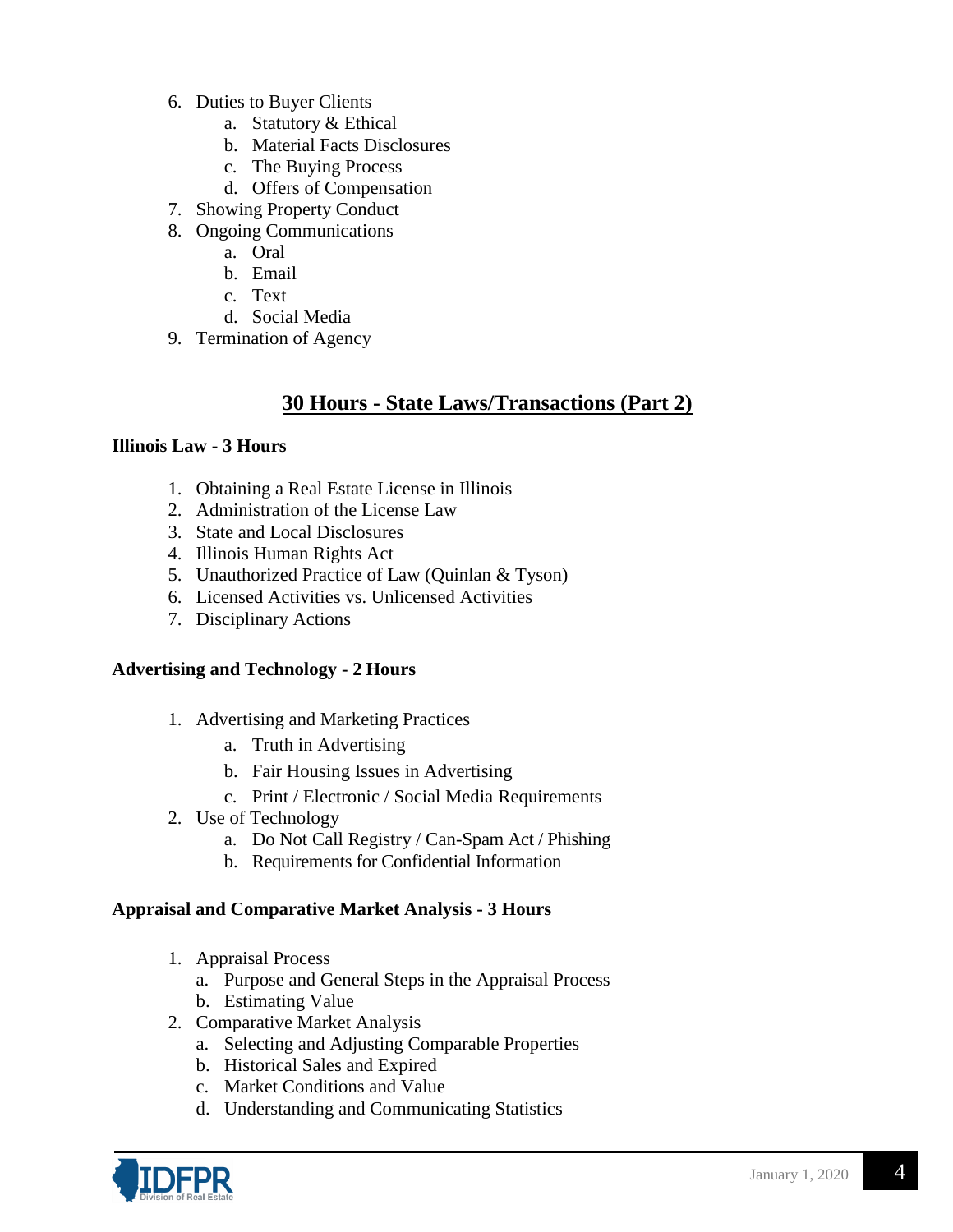#### **Financing - 6 Hours**

- 1. Finance Concepts and Terminology
	- a. Points, Interest, LTV, PMI, PITI
	- b. Financing Instruments
- 2. Types of Loans
- 3. Lending Process
- 4. Financing and Credit Laws and Rules
	- a. Truth in Lending
	- b. Equal Credit Opportunity
	- c. CFPB / TRID Rules on Financing
	- d. Predatory Lending and Mortgage Fraud
	- e. RESPA
- 5. Foreclosure/Redemption/Bankruptcy
- 6. Credit Scores (FICO) / Credit History / Debt Ratios

#### **Real Estate Calculations - 3 Hours**

- 1. Area Calculations
- 2. Financing Calculations
- 3. Calculations for Transactions
	- a. Property Tax
	- b. Prorations
	- c. Commissions and Commission Splits
	- d. Seller's Sale Proceeds
	- e. Buyer's Down Payment and Closing Costs
	- f. PITI (Principal, Interest, Taxes, and Insurance)
	- g. Transfer Fee/Revenue Stamps/Conveyance Tax

#### **Contracts in Real Estate - 8 Hours**

- 1. Basics in Contract Law
- 2. Listing Agreements
- 3. Purchase Agreements
- 4. Addendums, Contingencies and Effects
- 5. Electronic Signatures and Paperless Transactions
- 6. Letters of Intent
- 7. Earnest Money and Escrow Rules
- 8. Presenting and Negotiating Offers
- 9. Multiple Offers
- 10. Contemporaneous Offers
- 11. Terminating a Contract
- 12. Closing Transactions
- 13. Leases and Security Deposits
- 14. Employee and Independent Contractor Agreements

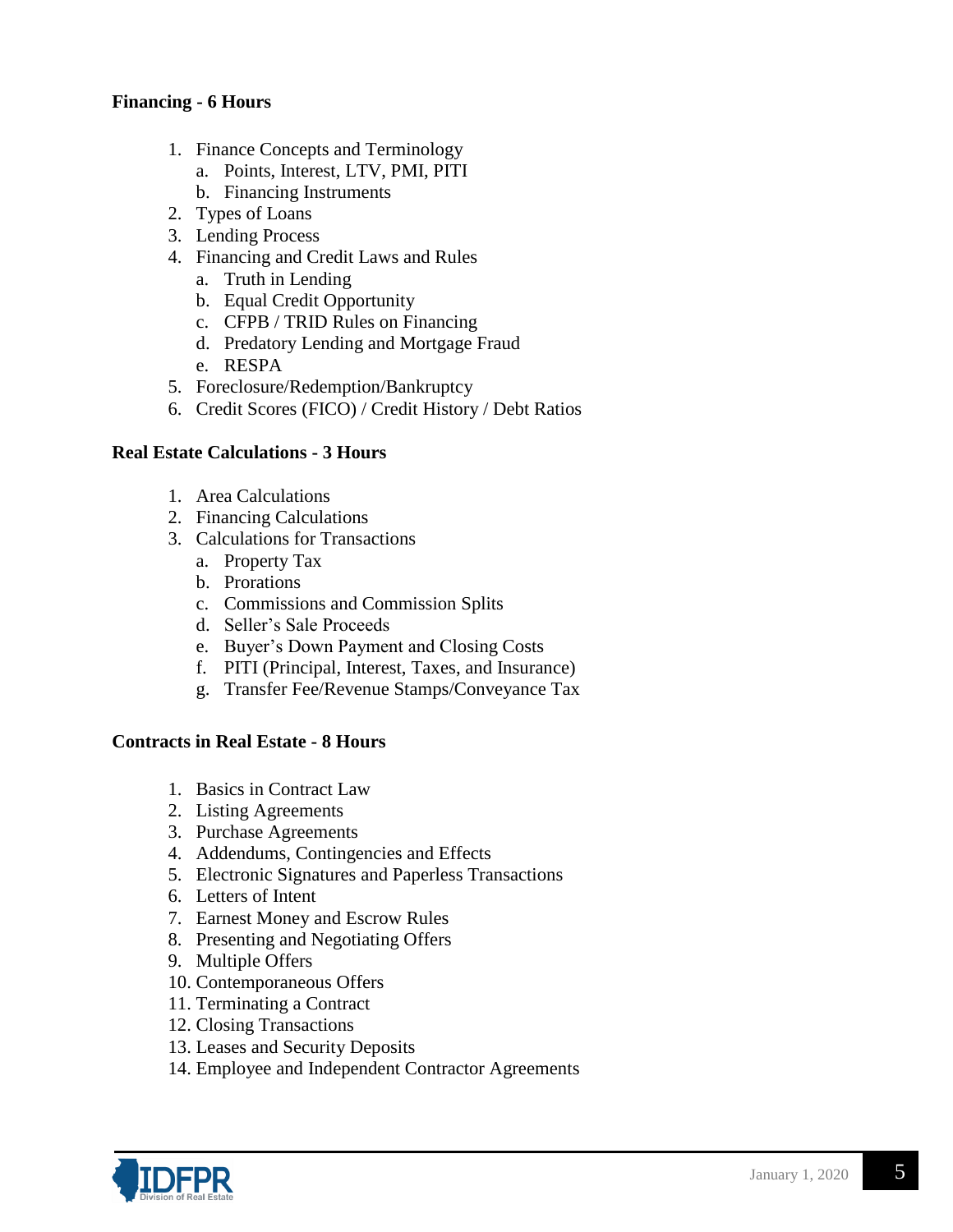#### **Transfer of Title - 3 Hours**

- 1. Title Insurance
	- a. Purpose of Title Insurance
	- b. Title Searches / Title Abstracts / Chain of Title
	- c. Marketable vs Insurable Title
	- d. Potential Title Issues and Remedies
- 2. Deeds
	- a. Purpose of Deeds
	- b. Types of Deeds
	- c. Elements of Deeds
	- d. Recording of Deeds
- 3. Closing
	- a. Responsibilities of Title Company / Escrow Agent
	- b. Prorated Items
	- c. Closing Statements / TRID Disclosures
	- d. Estimated Closing Costs
	- e. Property Taxes
- 4. Special Process
	- a. Foreclosure
	- b. Short Sale
- 5. Warranties
	- a. Purpose and Scope of Home and Construction Warranties

#### **Leasing and Property Management - 2 Hours**

- 1. Basic Duties of Property Management
- 2. Lease Agreements
	- a. Types of Leases
	- b. Key Elements of Lease Agreements
- 3. Landlord and Tenant Rights and Obligations
- 4. Property Manager's Fiduciary Responsibilities
- 5. Fair Housing and ADA Compliance

## **15 Hours - Applied Real Estate Principles (Part 3)**

#### **Interactive Course Practicum - Review All Learning Objectives**

- **Role Play/Situational/Case Study Examples**
	- 1. Listing Presentation, Agreement, Disclosures
	- 2. Buyer Representation, Agency, Disclosures
	- 3. Designated Agency Disclosure / Dual Agency
	- 4. Request Writing Purchase Agreements / Offers
	- 5. Presenting, Negotiating, Countering Offers
	- 6. Handling Multiple Offers and Counter Offers
	- 7. Managing Assistants